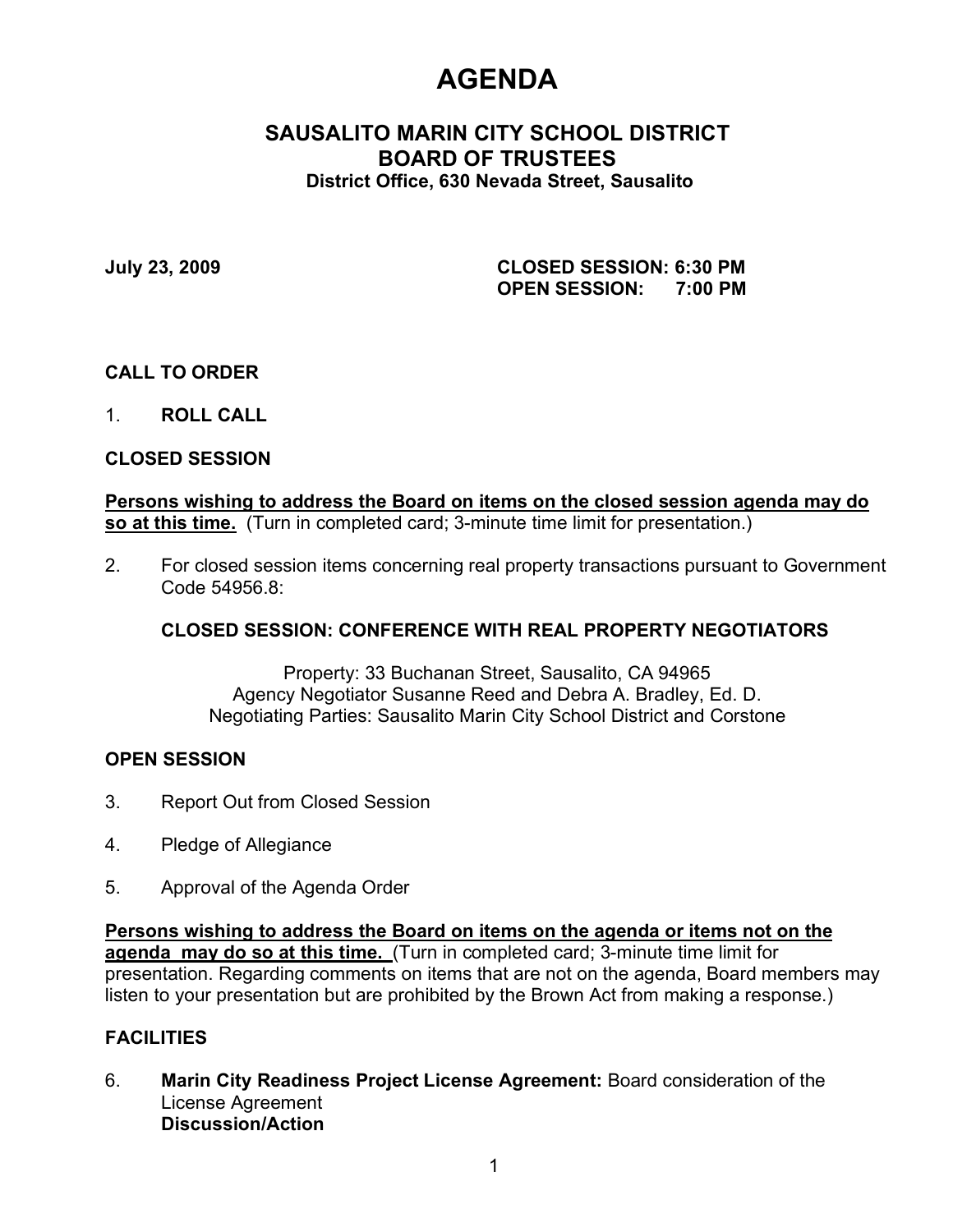- 7. **Youth in Arts**: Board consideration of the contract for the Twilight After-School Program. Ms. Miko Lee, Executive Director of Youth in Arts, will discuss the program for the 2009/2010 school year. **Discussion/Action**
- 8. **Bayside Multipurpose Room**
	- **A. Updated Schedule Discussion/Action**
	- **B. Installation of Kitchen Equipment Discussion/Action**
- 9. **Relocation of Bayside 'Treehouse' Classes Discussion/Action**
- 10. **Status of AXIS/DSA Closeout of Current Project Discussion/Action**
- 11. **Bayside Facilities:** Discussion and possible action on:
	- Portables
	- Ramp<br>• Drinkir
	- **Drinking Fountain**

## **Discussion/Action**

- 12. **Current Martin Luther King, Jr. Academy:** Harold Oden**,** Director of Maintenance and Operations will address the Board on classrooms. **Discussion**
- 13. **New Martin Luther King, Jr. Academy:** Bill Gargan, Senior Bond Project Coordinator will update the Board, including an update on the garden. **Discussion**
- 14. **Audio Visual Equipment for New Martin Luther King, Jr. Academy Multipurpose Room Discussion/Action**
- 15. **Alten Update Discussion**

## **BUDGET AND PERSONNEL**

- 16. **State Budget Update for the 2009/2010 School Year Discussion**
- 17. **Willow Creek Academy Monthly Financial Report Discussion/Action**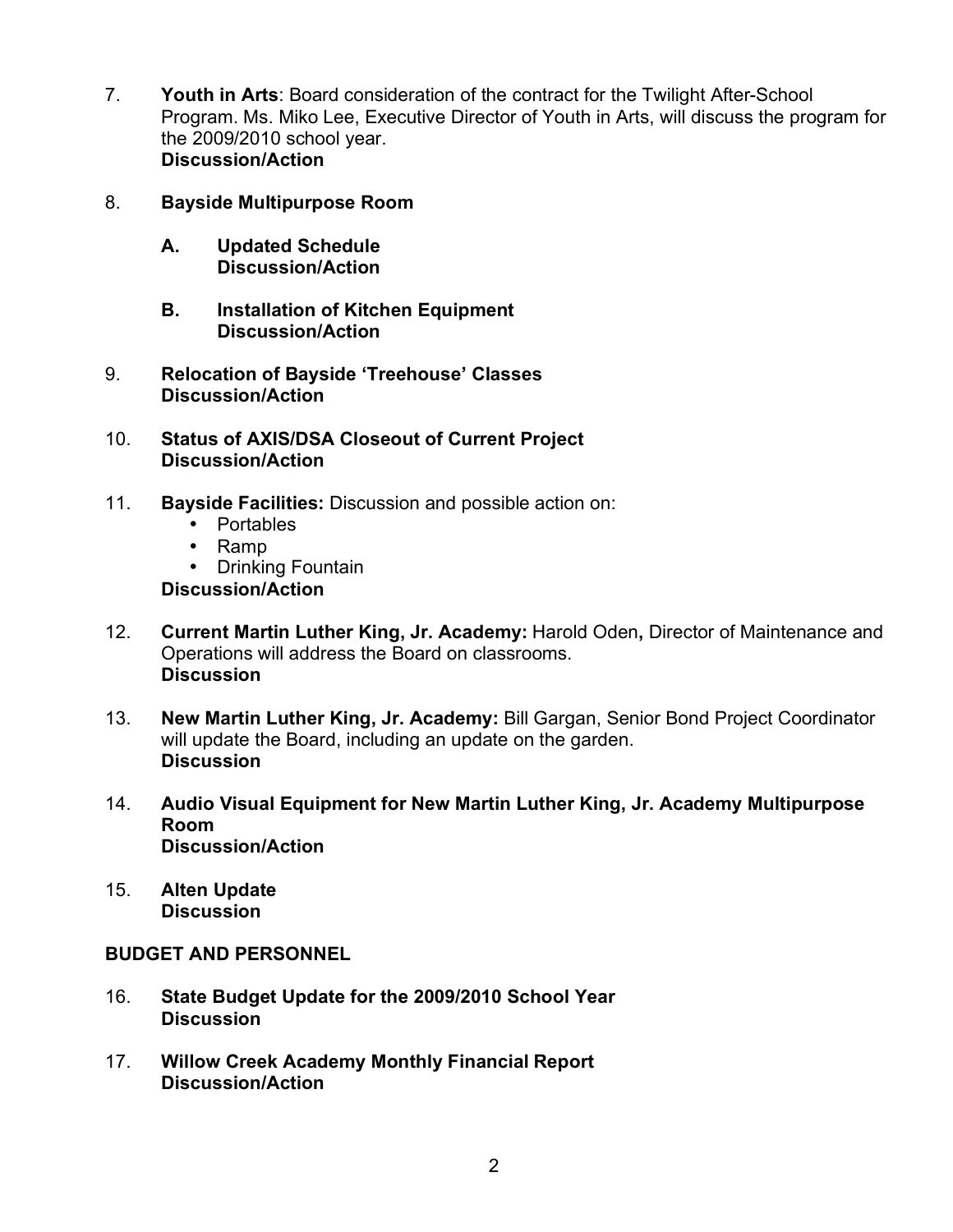18. **State Teachers Retirement System (STRS) Waiver Request:** The Board will consider a waiver request for an Interim Principal at Martin Luther King, Jr. Academy **Discussion/Action**

## **CONSENT AGENDA**

- 19. Approval of the minutes of the special meeting of April 2, 2009
- 20. Approval of the minutes of the regular meeting of May 21, 2009
- 21. Approval of the minutes of the special meeting of June 18, 2009
- 22. Payment of warrants under:

Batch 80 Fund 01 in the amount of \$123,855.59 Batch 80 Fund 13 in the amount of \$2,252.31 Batch 80 Fund 21 BOND in the amount of \$39,642.77 Batch 81 Fund 01 in the amount of \$49,330.47 Batch 81 Fund 13 in the amount of \$62.20 Batch 81 Fund 21 BOND in the amount of \$779,670.67 Batch 82 Fund 01 in the amount of \$11,798.11 Batch 82 Fund 40 in the amount of \$22,900.16 Batch 83 Fund 01 in the amount of \$106,344.00 Batch 01 Fund 01 in the amount of \$28,259.08 Batch 01 Fund 21 BOND in the amount of \$20,759.11 Batch 02 Fund 01 in the amount of \$4,093.63 Batch 03 Fund 01 in the amount of \$56,809.68 Batch 03 Fund 13 in the amount of \$18.40 Batch 03 Fund 21 BOND in the amount of \$310.00 Batch 04 Fund 01 in the amount of \$36,012.08 Batch 04 Fund 21 BOND in the amount of \$63,522.23 Batch 04 Fund 40 in the amount of \$46,069.96 Batch 05 Fund 01 in the amount of \$22,037.48 Batch 05 Fund 13 in the amount of \$37.00 Batch 06 Fund 01 in the amount of \$30,048.00 Batch 07 Fund 01 in the amount of \$55,621.46 Batch 07 Fund 21 BOND in the amount of \$262,406.77

## **ADMINISTRATIVE AND EXTERNAL**

- 23. **President's Report Discussion/Action**
- 24. **Board Reports**: Members of the School Board will report on activities and information they wish to share. The Board may request that items be agendized and researched for presentation at future meetings.
- 25. **Superintendent's Report Discussion/Action**